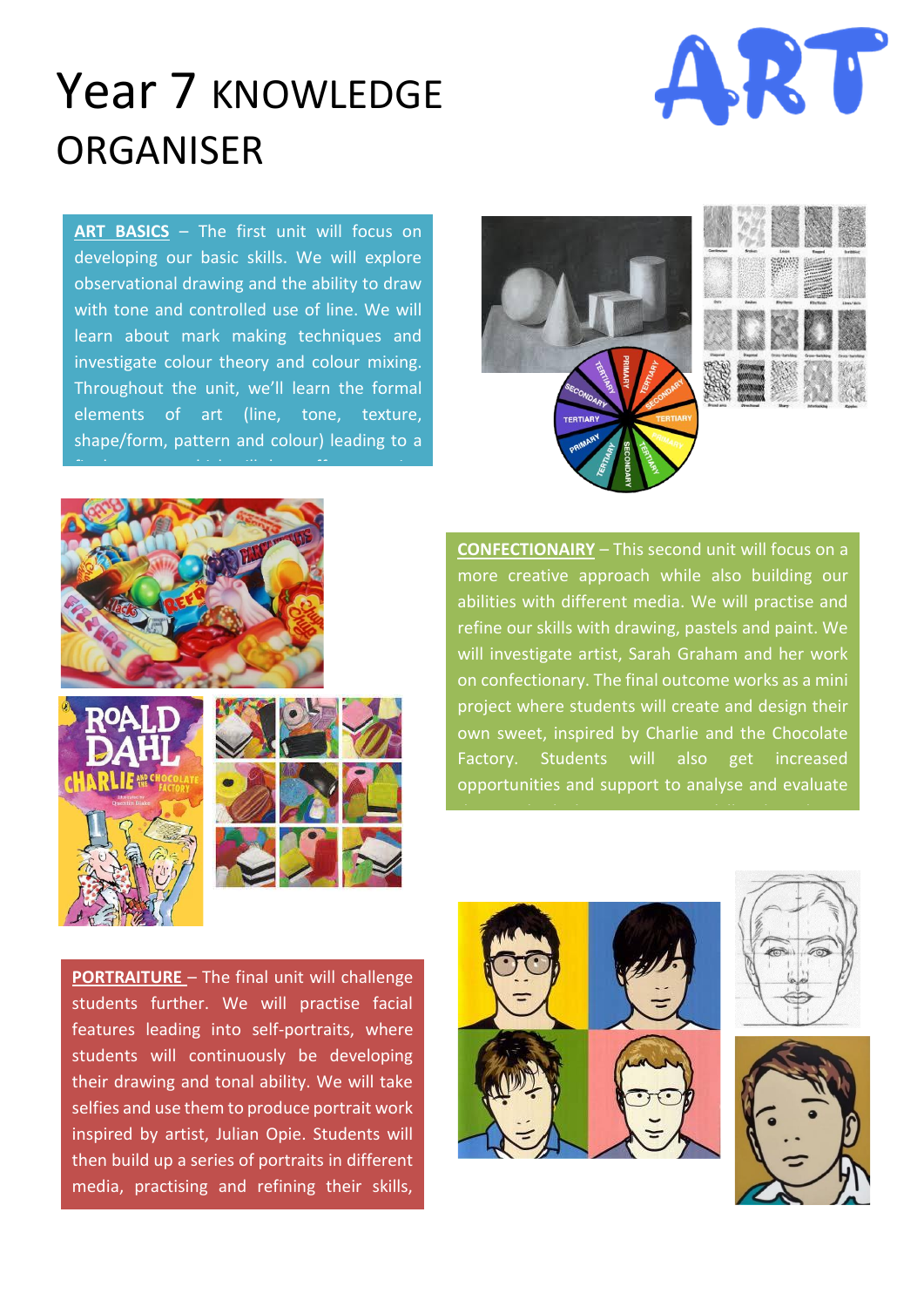## Year 7 KNOWLEDGE



## ODCANICED

| <b>PROJECT</b>    | <b>HOME LEARNING</b>                                                                                                                                                                            |
|-------------------|-------------------------------------------------------------------------------------------------------------------------------------------------------------------------------------------------|
| <b>ART BASICS</b> | 1. Produce a mind map of what you think Art is and its relevance in our world today                                                                                                             |
|                   | 2. Produce an observational drawing of an object of your choosing, using what you<br>have learnt about tone, shading, mark making and plotting out basic shapes.                                |
|                   | 3. Select 2 famous pieces of art. Write the name of the artist, name of piece and the<br>year created. Using the formal elements and the writing frame provided, annotate<br>the artist's work. |
|                   | 4. Research the primary and secondary colours and how they are used/make us feel.<br>List 5 words that symbolises each primary and secondary colour.                                            |
|                   | 5. Create a timeline with at least 10 different artists/art movements.                                                                                                                          |
|                   | 6. Annotate all outstanding work and then produce an evaluation of your mixed<br>media outcome.                                                                                                 |

| <b>PROJECT</b>       | <b>HOME LEARNING</b>                                                                                                                                                                   |
|----------------------|----------------------------------------------------------------------------------------------------------------------------------------------------------------------------------------|
|                      | 1. Using feedback from class, produce a detailed pen drawing of a single sweet<br>and annotate.                                                                                        |
|                      | 2. Produce a research profile page on artist Sarah Graham<br>and<br>analyse/annotate 2 pieces of her work.                                                                             |
|                      | 3. Analyse the progress your making with your outcome, explaining what you<br>think of it, the strengths and how you could improve it further.                                         |
| <b>CONFECTIONARY</b> | 4. Evaluate finished painting outcome with consideration on how work is<br>highly effective and how it can also be refined and improved further.                                       |
|                      | 5. Spend more time further developing your own sweet. Ambitious students<br>could develop logo, slogan, poster, packaging etc.                                                         |
|                      | 6. Produce an evaluation of your created sweet project and how you think you<br>performed and where the strengths were and where you could have<br>developed and refined work further. |

| <b>PROJECT</b>     | <b>HOME LEARNING</b>                                                                                                                                                              |
|--------------------|-----------------------------------------------------------------------------------------------------------------------------------------------------------------------------------|
|                    | Evaluate your self-portrait and how you think you did and what areas you<br>1.<br>struggled with and where you could have improved.                                               |
|                    | 2. Produce a research profile page on artist Julian Opie and analyse/annotate 2<br>pieces of his work.                                                                            |
|                    | 3. Make notes on what you did in class and how you traced your selfies in the style                                                                                               |
| <b>PORTRAITURE</b> | of their artist and how you did this.                                                                                                                                             |
|                    | 4. Analyse your colouring pencils portrait piece and start building connections and<br>further links to artist and initial research.                                              |
|                    | 5. Produce a portrait of a family member or friend in the style of Julian Opie but<br>WITHOUT tracing a photo of them. First step - consider how you would<br>approach this task. |